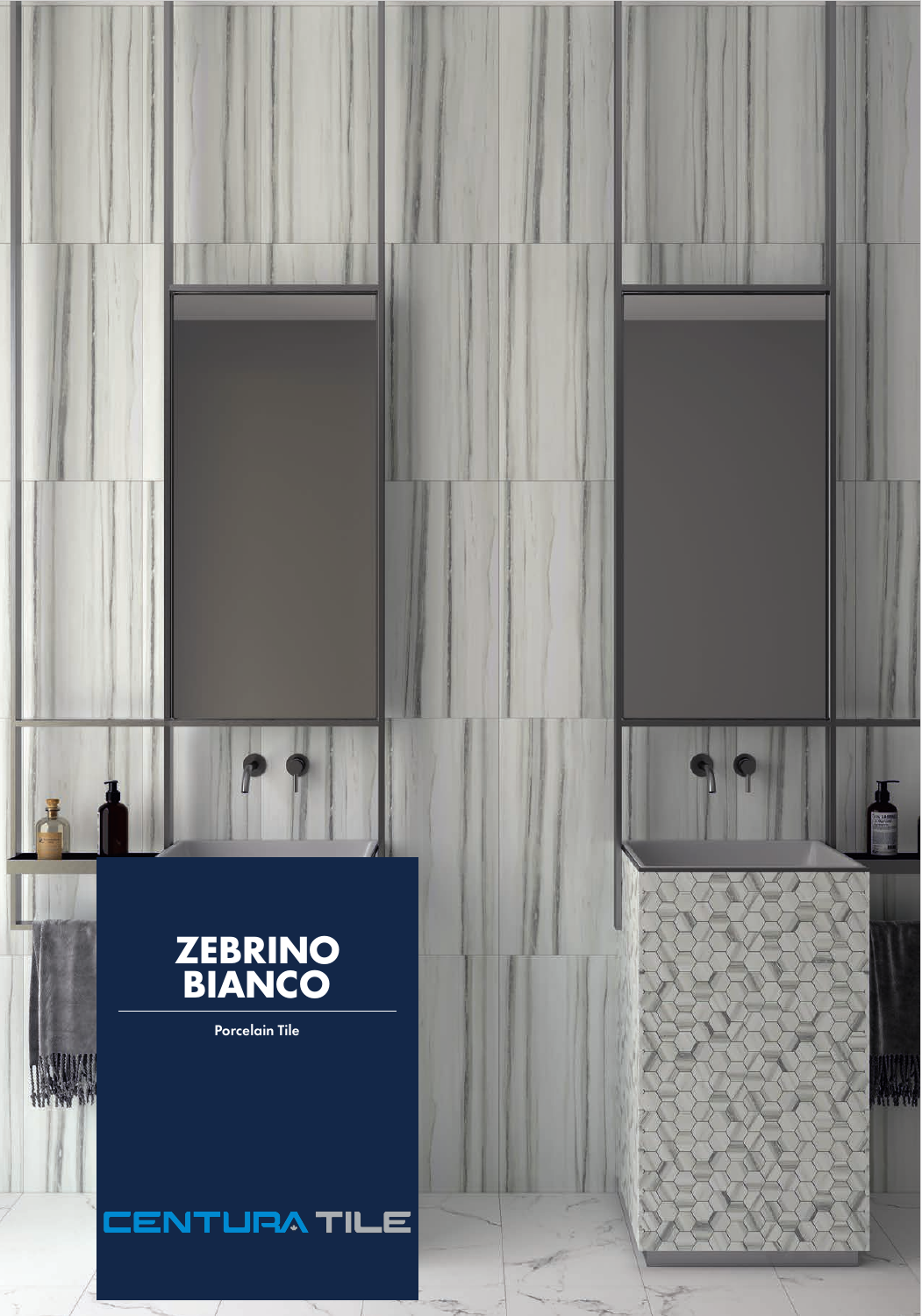## **ZEBRINO BIANCO** / Porcelain Tile



 $30 \times 60$  cm (12"  $\times$  24") ZEBRINO BIANCO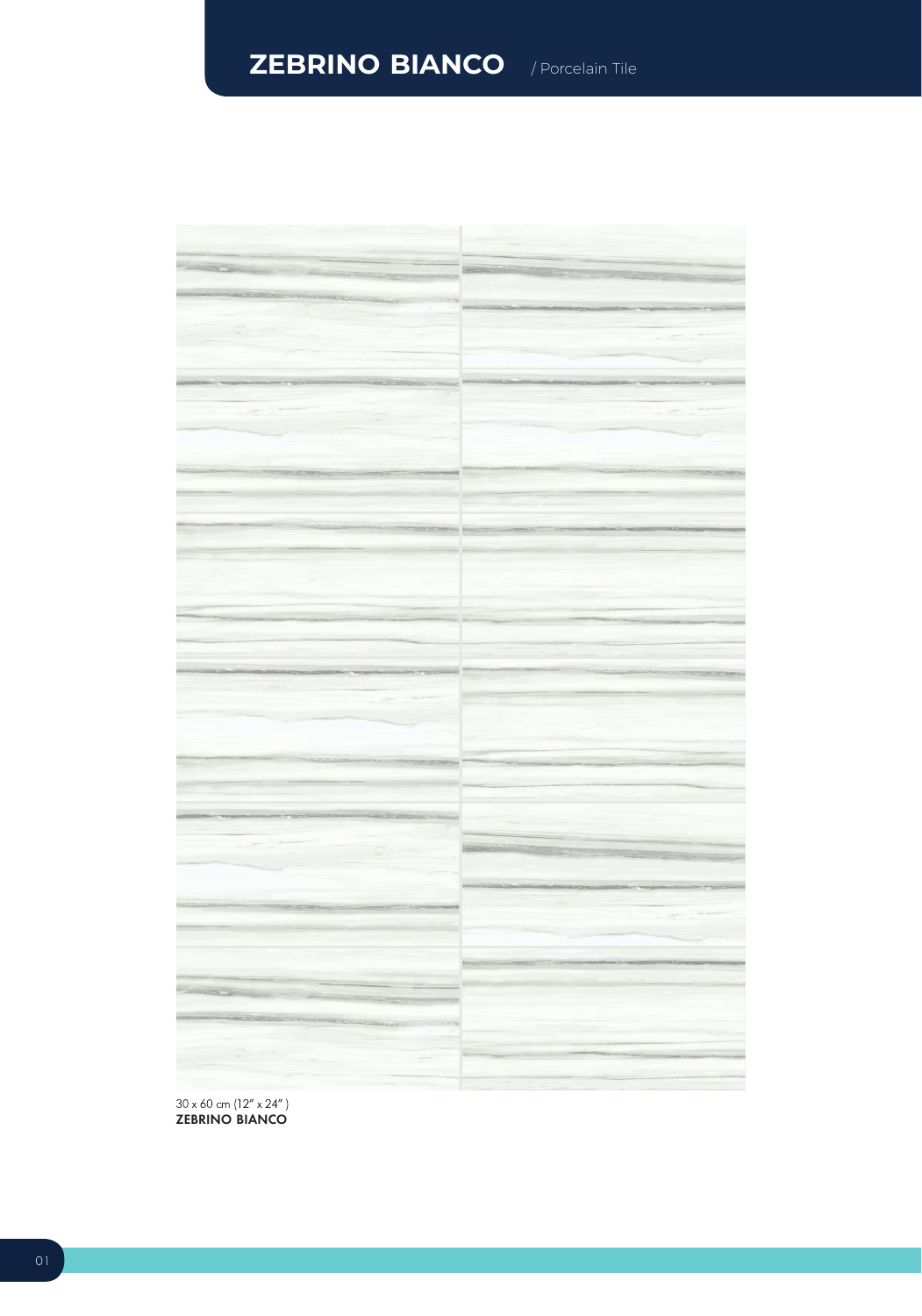### Porcelain Tile / **ZEBRINO BIANCO**



ZEBRINO BIANCO 30 x 60 cm (12" x 24")



5 x 5 cm (30 x 30 cm Sheet) 2" x 2" (12" x 12" Sheet) ZEBRINO BIANCO Bone Mosaics



5 x 5 (2" x 2") 28 x 33 (11" x 13") ZEBRINO BIANCO Hexagon Mosaics



5x15 (2" x 6") 28 x 33 (11" x 13") ZEBRINO BIANCO Picket Mosaics